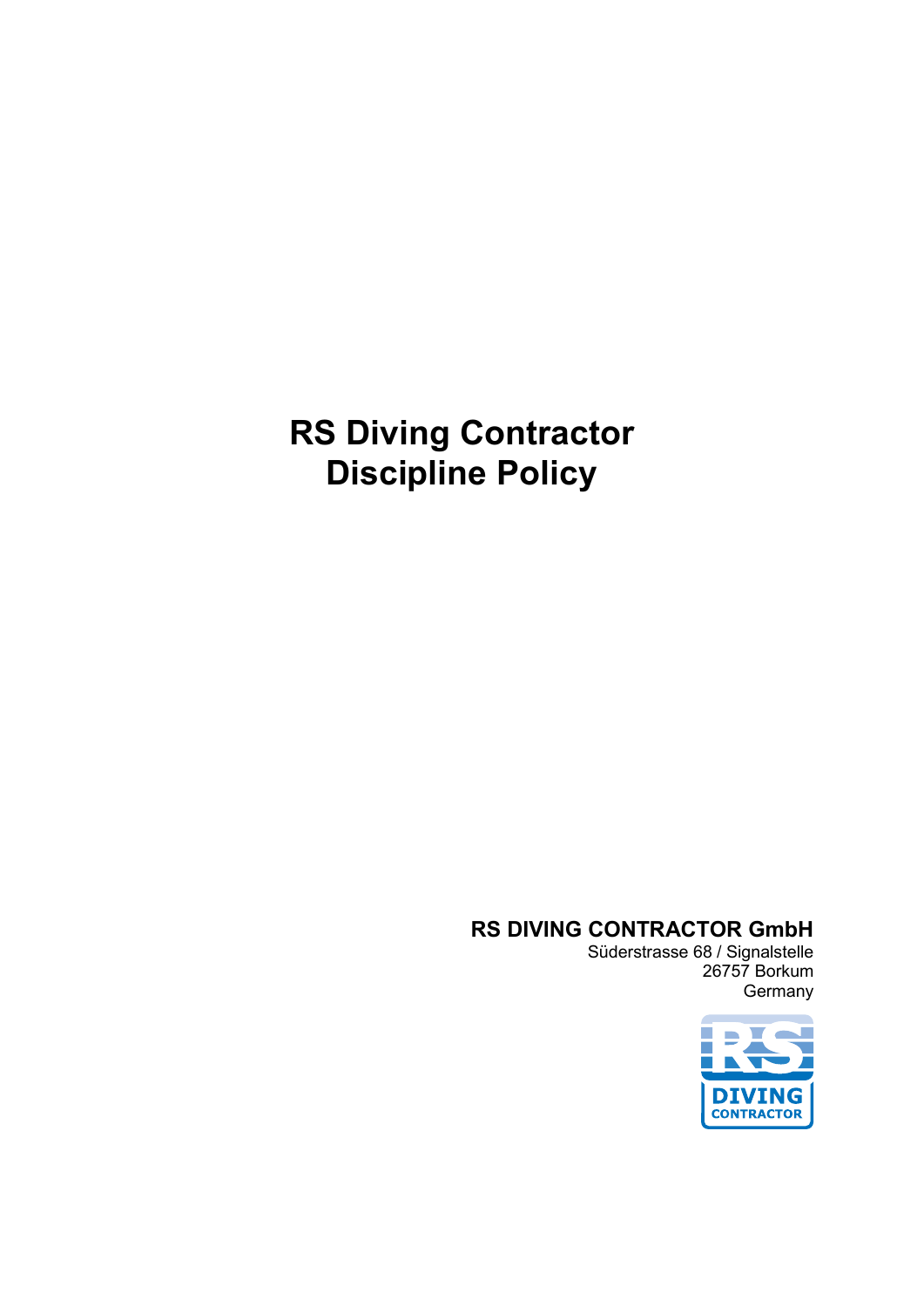| <b>IPY WE</b>                                      | Project:  | N/A               |              |     | Date:     | 05.11.2020 |
|----------------------------------------------------|-----------|-------------------|--------------|-----|-----------|------------|
| <u>LATUL</u><br><b>DIVING</b><br><b>CONTRACTOR</b> | Document: | <b>PCY</b>        | Project No.: | N/A | Revision: | 5          |
|                                                    | Name:     | Discipline Policy |              |     | Page:     | $2$ of 8   |

# **Document History**

| Rev. | <b>Date</b> | <b>Summary of Changes</b>                                  | <b>Author</b>    | <b>Reviewed / Approved</b> |  |
|------|-------------|------------------------------------------------------------|------------------|----------------------------|--|
|      | 02.04.2014  | <b>Creation of Document</b>                                | Steven Armstrong | Andreas Stutz              |  |
| 2    | 17.10.2014  | Formatting                                                 | Anette Münchau   | Andreas Stutz              |  |
| 3    | 06.07.2016  | <b>Update Entire Document</b>                              | Anette Münchau   | Jennifer Mielniczek        |  |
| 4    | 21.11.2016  | Update References,<br>Abbreviations, Chapter 8             | Anette Münchau   | Kurt Rohde                 |  |
| 5    | 05.11.2020  | Update Header and Footer,<br><b>Complete Abbreviations</b> | Anette Münchau   | Kurt Rohde                 |  |
|      |             |                                                            |                  |                            |  |

CONFIDENTIAL:

All rights reserved. This document may contain confidential or proprietary information. Passing on or copying of this document, or use and communication of its contents is not permitted without prior written authorization from RS DIVING CONTRACTOR GmbH.

## **References**

| No. | <b>Document</b>                                                          |
|-----|--------------------------------------------------------------------------|
|     | German Civil Code (Bürgerliches Gesetzbuch, BGB)                         |
| 2   | Protection Against Unfair Dismissals Act (Kündigungsschutzgesetz, KSchG) |
| 3   | RS Offshore Diving Manual                                                |

# **Abbreviations**

| <b>Term</b>  | <b>Definition</b>                                                 |
|--------------|-------------------------------------------------------------------|
| <b>BGB</b>   | Bürgerliches Gesetzbuch (German Civil Code)                       |
| <b>IMCA</b>  | <b>International Marine Contractors Association</b>               |
| <b>KSchG</b> | Kündigungsschutzgesetz (Protection against Unfair Dismissals Act) |
| N/A          | Not Applicable                                                    |
| <b>PCY</b>   | Policy                                                            |



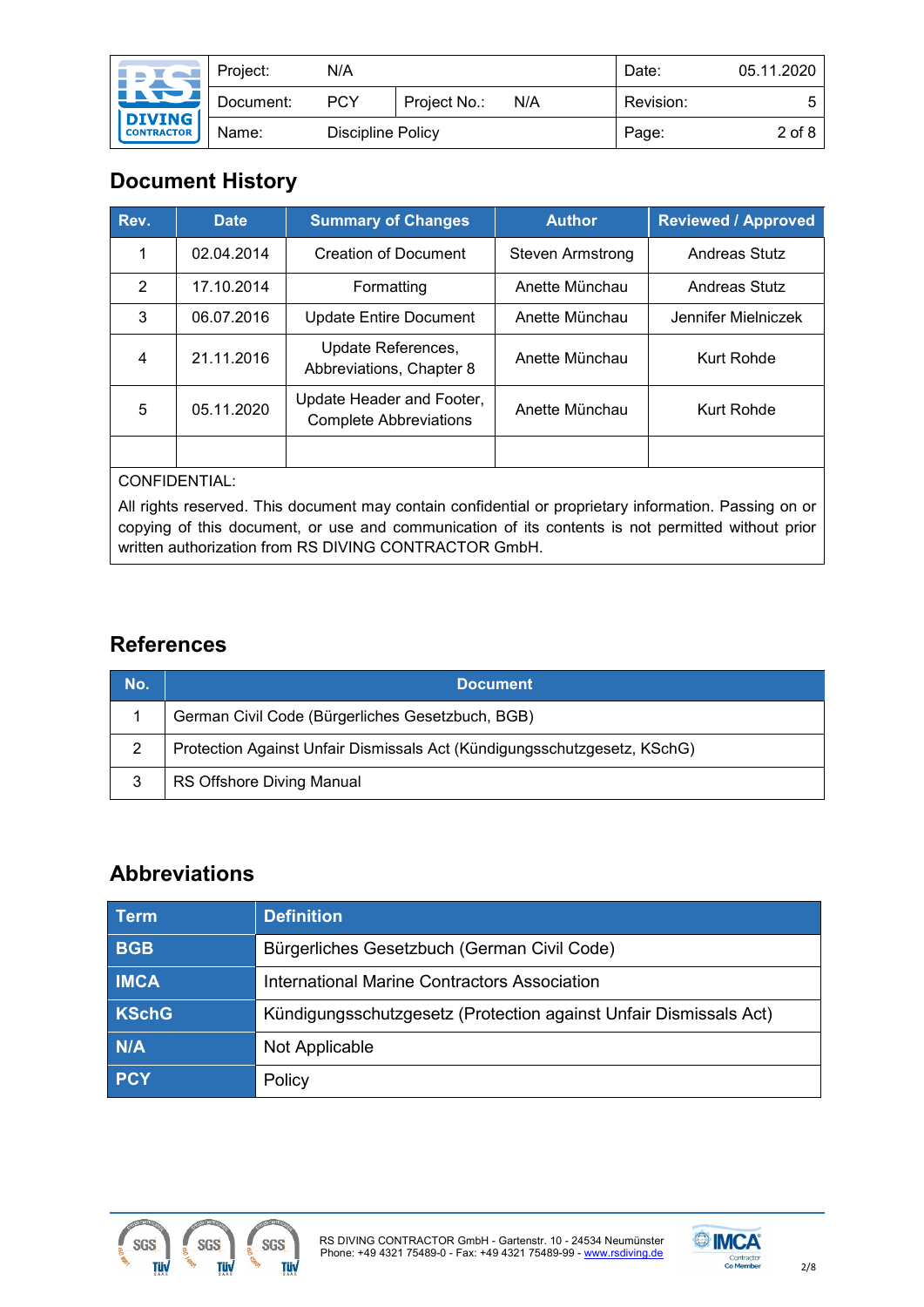| <b>NATION</b>                      | Project:  | N/A               |              |     | Date:     | 05.11.2020 |
|------------------------------------|-----------|-------------------|--------------|-----|-----------|------------|
| <u>INDI</u>                        | Document: | <b>PCY</b>        | Project No.: | N/A | Revision: | 5          |
| <b>DIVING</b><br><b>CONTRACTOR</b> | Name:     | Discipline Policy |              |     | Page:     | 3 of 8     |

| $\mathbf 1$    |  |
|----------------|--|
| 2              |  |
| 3              |  |
| 4              |  |
| 5              |  |
| 6              |  |
| $\overline{7}$ |  |
| 7.1            |  |
| 7.2            |  |
| 7.3            |  |
| 74             |  |
| 741            |  |
| 8              |  |



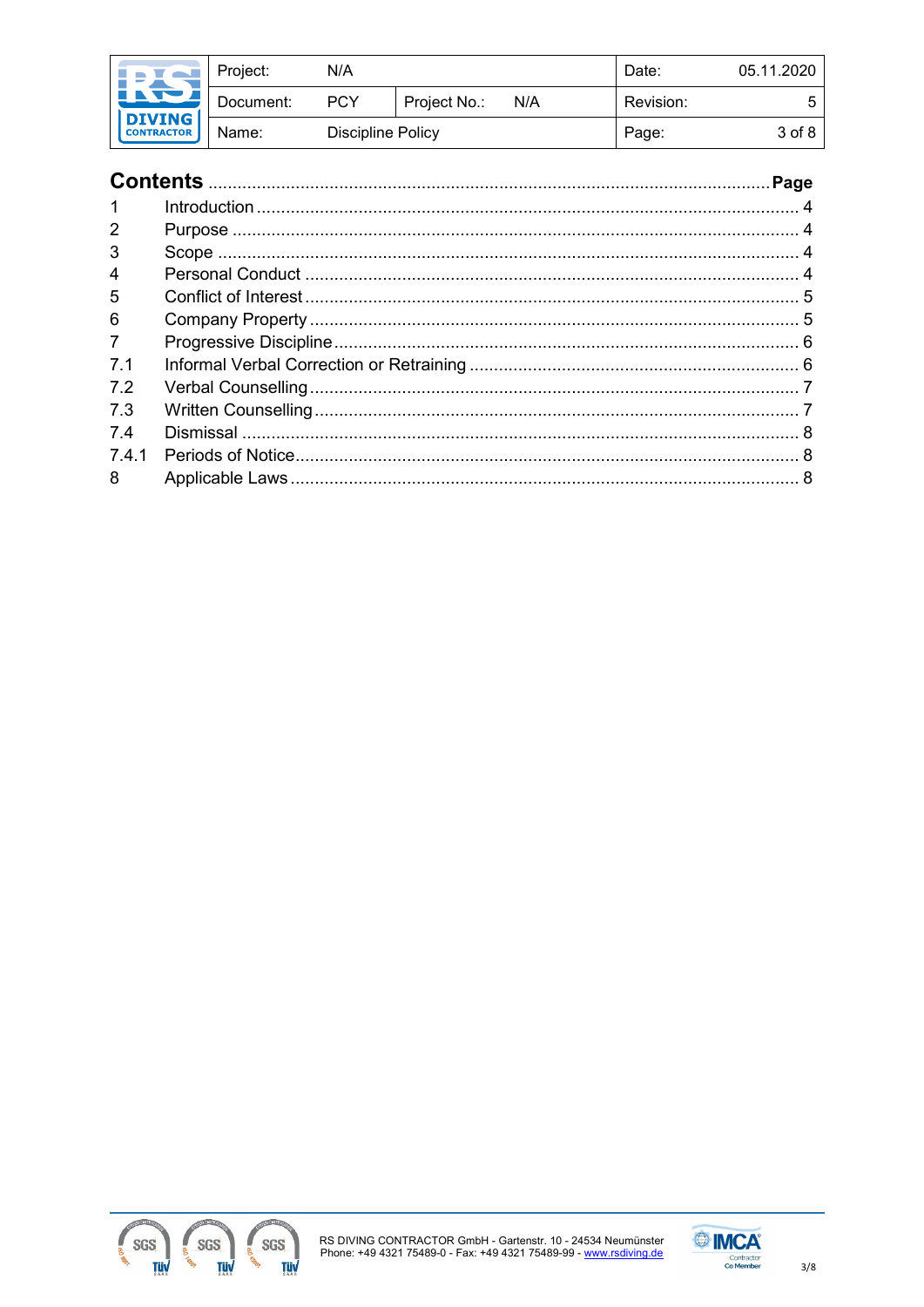| <b>INTERNATIONAL</b>                      | Project:  | N/A                      |              |     | Date:     | 05.11.2020 |
|-------------------------------------------|-----------|--------------------------|--------------|-----|-----------|------------|
| <u>int</u><br>DIVING<br><b>CONTRACTOR</b> | Document: | <b>PCY</b>               | Project No.: | N/A | Revision: |            |
|                                           | Name:     | <b>Discipline Policy</b> |              |     | Page:     | 4 of 8     |

## <span id="page-3-0"></span>**1 Introduction**

Reasonable rules concerning personal conduct of employees are necessary if the facility is to function safely and effectively. RS DIVING CONTRACTOR GmbH believes that employees want to, and will do a good job if they know what is required to perform their jobs properly. Further, it is company policy that employees be given ample opportunity to work in a cooperative, professional environment, and to improve in their job performance.

#### <span id="page-3-1"></span>**2 Purpose**

The purpose of this document is to establish standards pertaining to the conduct, responsibilities, and performance of RS DIVING CONTRACTOR GmbH employees and the likely consequences of continued failure to meet these standards. It is not the intention of this document to restrict the rights of anyone, but rather to help people work together harmoniously according to the standards established for efficient and courteous service for our customers and clients.

### <span id="page-3-2"></span>**3 Scope**

This policy is applicable to all employees of RS DIVING CONTRACTOR GmbH, to include those employees hired on a freelance, temporary, full time or part-time basis.

## <span id="page-3-3"></span>**4 Personal Conduct**

Employees must take no action or work in any manner that may cause injury to themselves or their fellow employees, nor in a manner that interferes with other employee's ability to complete their work. Employees must treat other employees with courtesy and respect. They should behave toward others as they would prefer others behave toward them.

- Fighting is absolutely prohibited, as is roughhousing and horseplay, and is subject to disciplinary action.
- Abusive language and threatening gestures toward other employees will not be tolerated.
- Gambling of any kind or bookmaking on company premises is prohibited.
- Posting or showing obscene drawings or photographs, or using sexually oriented language is considered sexual harassment and is prohibited.



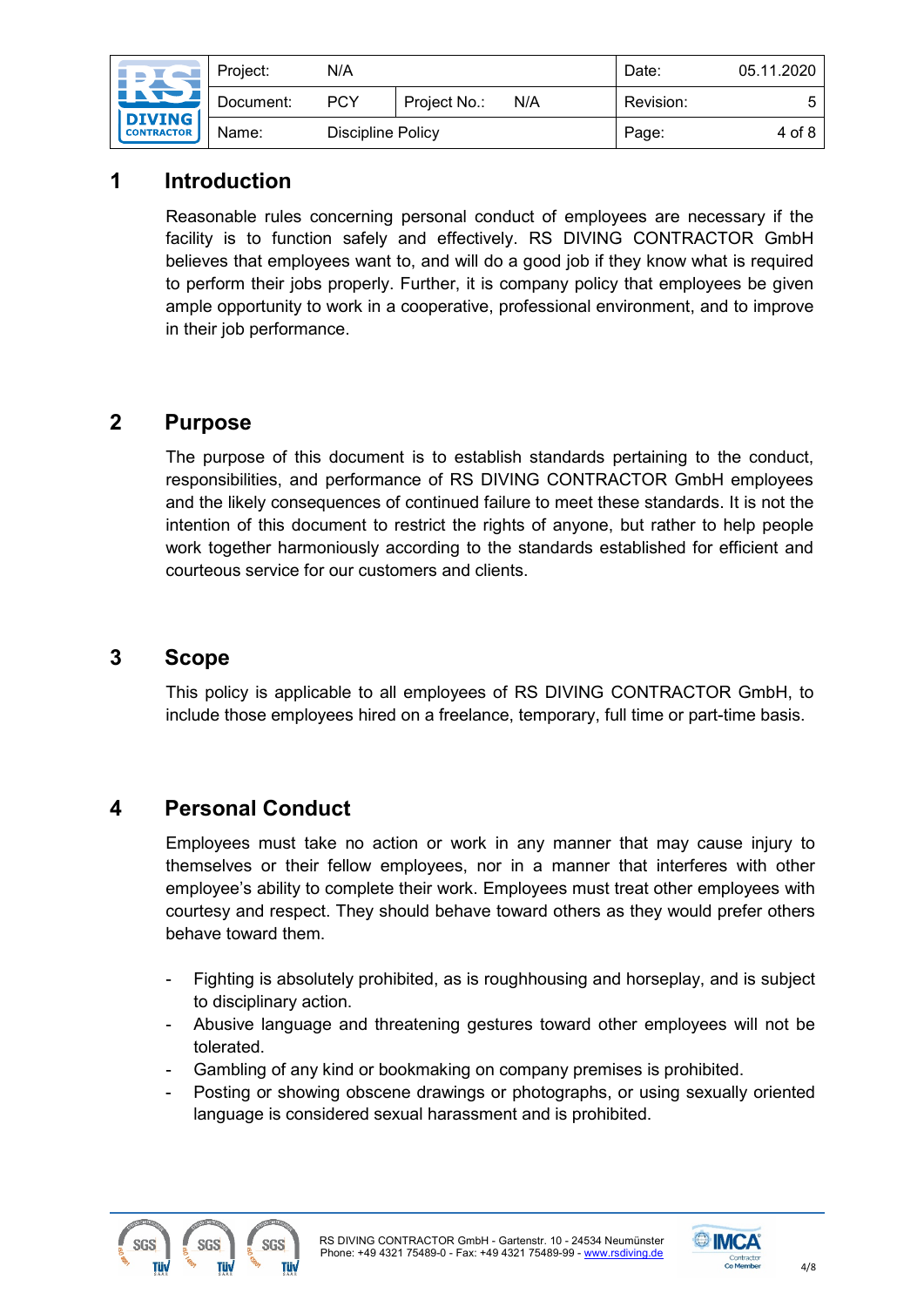| <b>In Tal</b>                                     |           | Project:          | N/A          |     |           | Date:  | 05.11.2020 |
|---------------------------------------------------|-----------|-------------------|--------------|-----|-----------|--------|------------|
| <u>INDI</u><br><b>DIVING</b><br><b>CONTRACTOR</b> | Document: | <b>PCY</b>        | Project No.: | N/A | Revision: |        |            |
|                                                   | Name:     | Discipline Policy |              |     | Page:     | 5 of 8 |            |

## <span id="page-4-0"></span>**5 Conflict of Interest**

RS Diving Contractor expects all employees to avoid activities that create conflicts of interest with their responsibilities to this company. Each employee has an obligation to refrain from activities which conflict or interfere with company operations, or with others with whom the company does business.

Conflicts of interest include, but are not limited to:

- Outside employment such as with a competitor or supplier.
- Outside business interests such as those under outside employment.
- Gifts and entertainment employees shall not accept gifts of more than nominal value from individuals or businesses with which the company does or seeks to do business.
- Legal requirements employees must not do anything in the conduct of business which would violate any local, state or federal law.
- Fair competition all employees will conduct themselves in a fair and ethical manner when dealing with customers and suppliers.
- Speculation employees must not speculate in materials, supplies or services produced or purchased by this company.
- Political activities employees are encouraged to vote. All support of political candidates must be on employee's own time, with no use of company facilities, and the employee must not represent him/herself as acting on the behalf of the company.

# <span id="page-4-1"></span>**6 Company Property**

No employee will remove company property from an office or work site without written permission from the supervisor responsible for the property in question. This includes, but is not limited to:

- Materials, equipment and tools
- Property owned by the company or other employees
- Confidential literature including technical, sales and quality control documents
- Computer disks, tapes and other storage media
- Information identified as proprietary or trade secret

Removing or attempting to remove company property without written permission can be grounds for disciplinary action.



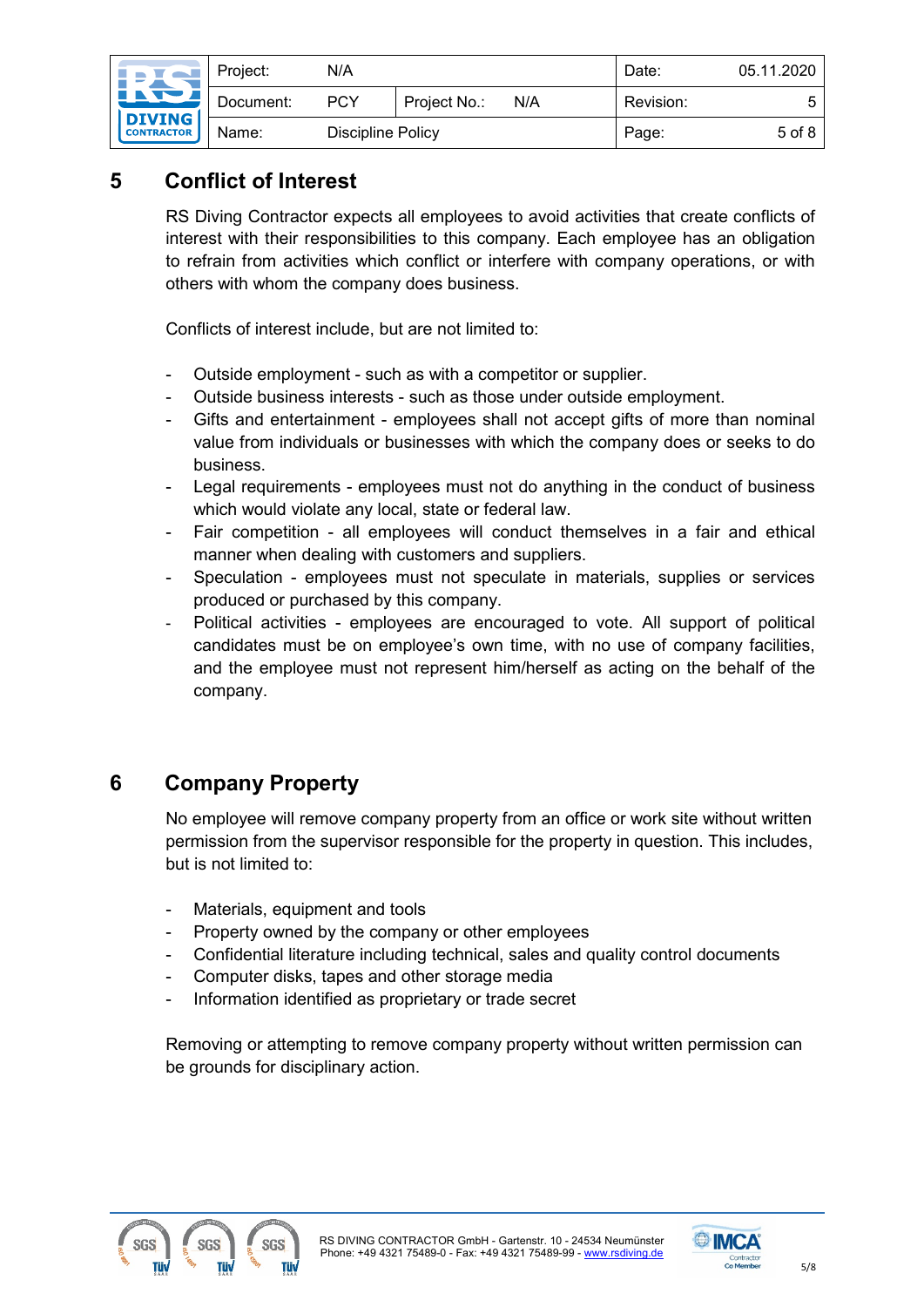| $\blacksquare$                                    | Project:  | N/A                      |              |     | Date:     | 05.11.2020 |
|---------------------------------------------------|-----------|--------------------------|--------------|-----|-----------|------------|
| <u> Lit</u><br><b>DIVING</b><br><b>CONTRACTOR</b> | Document: | <b>PCY</b>               | Project No.: | N/A | Revision: | ᄃ          |
|                                                   | Name:     | <b>Discipline Policy</b> |              |     | Page:     | 6 of 8     |

## <span id="page-5-0"></span>**7 Progressive Discipline**

Disciplinary actions are generally progressive and are used to ensure that the employee has the opportunity to correct his or her performance. Generally, the progressive disciplinary actions will occur in the following sequence (if necessary):

- Informal verbal correction or retraining
- Verbal counselling
- Written counselling
- **Dismissal**

There is no set standard for how many oral warnings must be given prior to a written counselling or how many written counsellings must precede dismissal. In general, dismissal should be preceded by three written counsellings.

The point is to correct a deficiency, and assist the employee in improving his or her performance. How far or whether disciplinary actions progress is at the discretion of RS DIVING CONTRACTOR GmbH, and may depend upon such factors as the time interval between offenses, and the employee's demonstration of a desire to improve. Factors to be considered are:

- How many different offenses are involved
- The seriousness of the offense(s)
- The time interval and employee response to prior disciplinary action(s)
- Previous work history of the employee

For serious offenses, such as fighting, theft, insubordination, threats of violence, intentional damage to company property, the sale, possession, or use of drugs or alcohol on company property, etc., dismissal may be the first and only disciplinary step taken. Any step or steps of the disciplinary process may be skipped at the discretion of RS DIVING CONTRACTOR GmbH after investigation and analysis of the total situation, past practice, and circumstances.

#### <span id="page-5-1"></span>**7.1 Informal Verbal Correction or Retraining**

Substandard performance by an employee is often the result of a misunderstanding of expectations, a lack of sufficient training, or the failure to have a task explained sufficiently. In such cases, a verbal correction of an incorrectly performed procedure, or informal retraining on a task may be sufficient to correct the problem. In these cases, documentation of the correction is rarely necessary, although training should be documented.



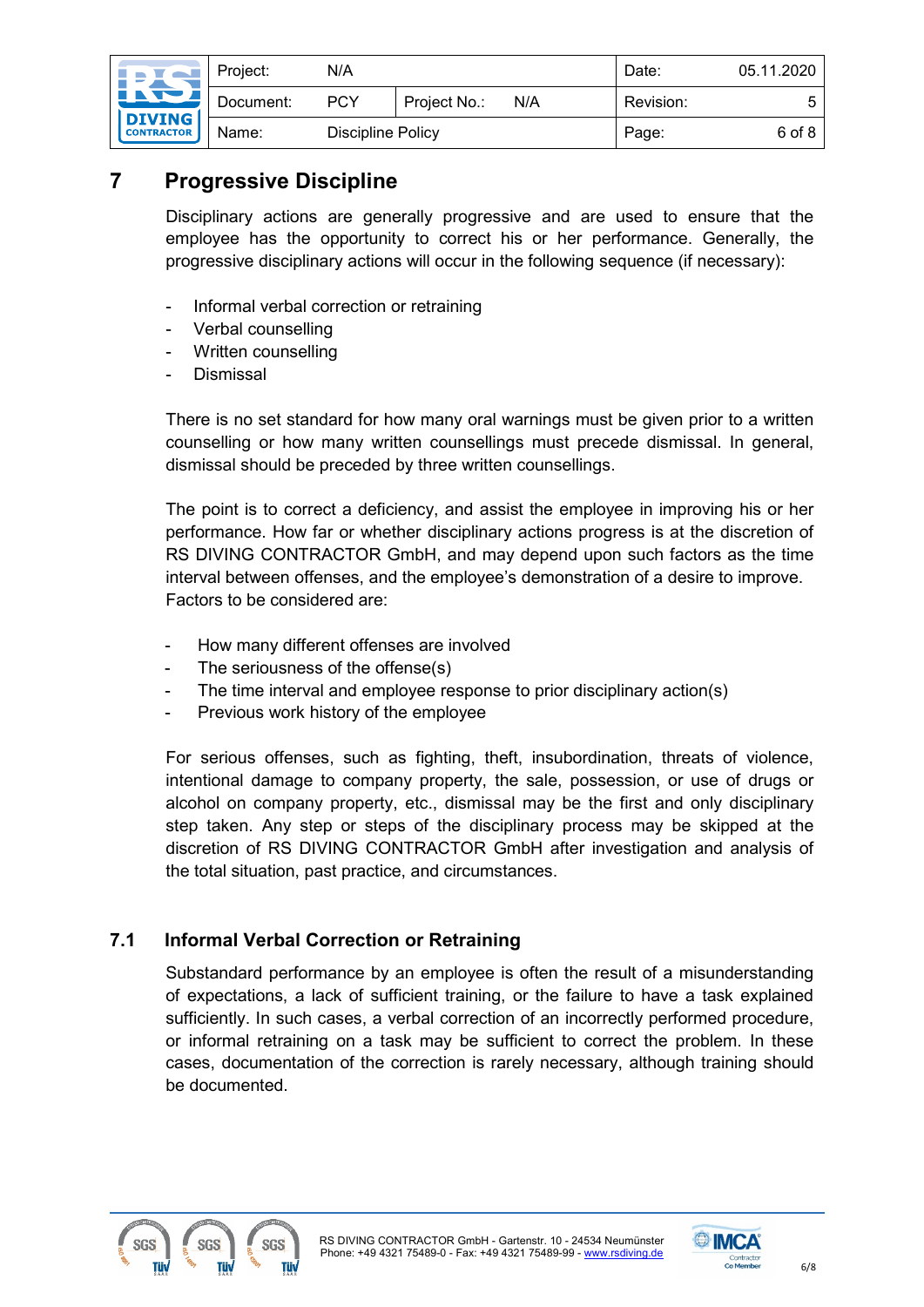| <b>In Tal</b>                                    |       | Project:          | N/A |              |       | Date:     | 05.11.2020 |
|--------------------------------------------------|-------|-------------------|-----|--------------|-------|-----------|------------|
| <u>int</u><br><b>DIVING</b><br><b>CONTRACTOR</b> |       | Document:         | PCY | Project No.: | N/A   | Revision: |            |
|                                                  | Name: | Discipline Policy |     |              | Page: | 7 of 8    |            |

#### <span id="page-6-0"></span>**7.2 Verbal Counselling**

For continued substandard performance or in cases of inappropriate conduct not necessitating more serious disciplinary action, a verbal counselling may be called for. When performing a verbal counselling, arrange a meeting with the employee privately. Never discipline an employee in public or in front of other workers.

Follow these additional steps:

- Take notes of the meeting
- Explain to the employee why you have arranged the meeting
- State specifically the desired performance
- State the problem in specific terms of actual performance
- Review this Progressive Discipline Policy with the employee, explaining what steps have been taken, and what the next step is or may be.
- Give the employee a chance to respond, explain and defend his or her actions.
- Acknowledge the employee's story and be sure to include it in your notes of the session.
- Have the employee repeat back to you or otherwise confirm that he or she understands the problem and is clear on what changes are expected.
- Indicate your confidence in the employee's ability and willingness to change the behavior.
- Reassure the employee that you value his or her work and that you want to work with the employee to make sure that he or she can continue to work at your business.
- Using your notes from the session, write a memo or other documentation that summarizes the conversation.
- Monitor the employee's behavior and performance to make sure that the problem has been corrected.

#### <span id="page-6-1"></span>**7.3 Written Counselling**

A written warning is more serious than a verbal warning and represents a progression in the progressive discipline process. In documenting a written warning, include:

- The employee's name
- The date of the conversation
- The specific offense or rule violation
- References to previous conversations and verbal warnings about the problem
- A specific statement of the expected performance
- Any explanation given by the employee or other information that is significant
- A statement indicating your confidence in the employee's ability to perform properly in the future